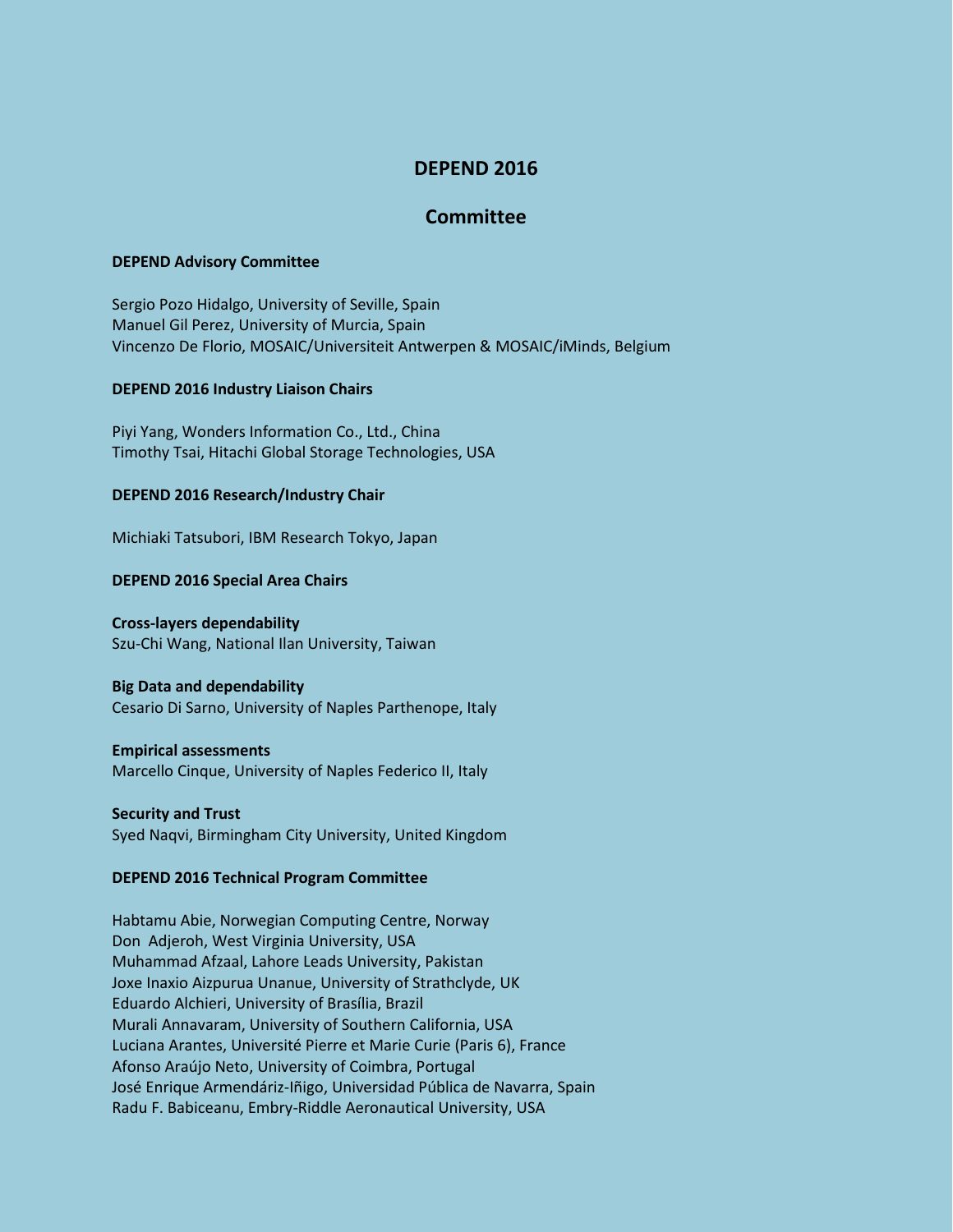Ian Bayley, Oxford Brookes University, U.K. Siegfried Benkner, University of Vienna, Austria Jorge Bernal Bernabé, University of Murcia, Spain James Brandt, Sandia National Laboratories, U.S.A. Andrey Brito, Universidade Federal de Campina Grande, Brazil Lasaro Camargos, Federal University of Uberlândia, Brazil Juan Carlos Ruiz, Universidad Politécnica de Valencia, Spain Antonio Casimiro Costa, University of Lisbon, Portugal Andrea Ceccarelli, University of Firenze, Italy Sudip Chakraborty, Valdosta State University, USA Binbin Chen, Advanced Digital Sciences Center, Singapore Albert M. K. Cheng, University of Houston, USA Marcello Cinque, University of Naples Federico II, Italy Peter Clarke, Florida International University, U.S.A. Luigi Coppolino, Università degli Studi di Napoli "Parthenope", Italy Domenico Cotroneo, Università di Napoli Federico II, Italy David de Andrés Martínez, Universitat Politècnica de València, Spain Rubén de Juan-Marín, Instituto Tecnológico de Informática, Spain Vincenzo De Florio, University of Antwerp, Belgium & IBBT, Belgium Raffaele Della Corte, "Federico II" University of Naples, Italy Ewen Denney, SGT/NASA Ames, U.S.A. Catello Di Martino, University of Illinois at Urbana-Champaign, U.S.A. Cesario Di Sarno, University of Naples Parthenope, Italy Tadashi Dohi, Hiroshima University, Japan Nicola Dragoni, Technical University of Denmark - Lyngby, Denmark Diana El Rabih, Université Paris 12, France Cain Evans, Birmingham City University, UK Camille Fayollas, Université Toulouse, France Francesco Flammini, Ansaldo STS, Italy Franco Frattolillo, University of Sannio, Italy Gregory Frazier, Apogee Research, U.S.A. Jicheng Fu, University of Central Oklahoma, U.S.A. Cristina Gacek, City University London, United Kingdom Joaquin Gracia Moran, Institute ITACA - Universitat Politecnica de Valencia, Spain Marisol García Valls, University Carlos III de Madrid, Spain Alessia Garofalo, COSIRE Group, Aversa, Italy Ann Gentile, Sandia National Laboratories, U.S.A. Manuel Gil Perez, University of Murcia, Spain Michael Goldsmith, University of Oxford, UK Patrick John Graydon, NASA, USA Michael Grottke, University of Erlangen-Nuremberg, Germany Nils Gruschka, University of Applied Science - Kiel, Germany Ibrahim Habli, University of York, U.K. Houcine Hassan, Universitat Politecnica de Valencia, Spain Bjarne E. Helvik, The Norwegian University of Science and Technology (NTNU) - Trondheim, Norway Luke Herbert, Technical University of Denmark, Denmark Pao-Ann Hsiung, National Chung Cheng University, Taiwan Jiankun Hu, Australian Defence Force Academy - Canberra, Australia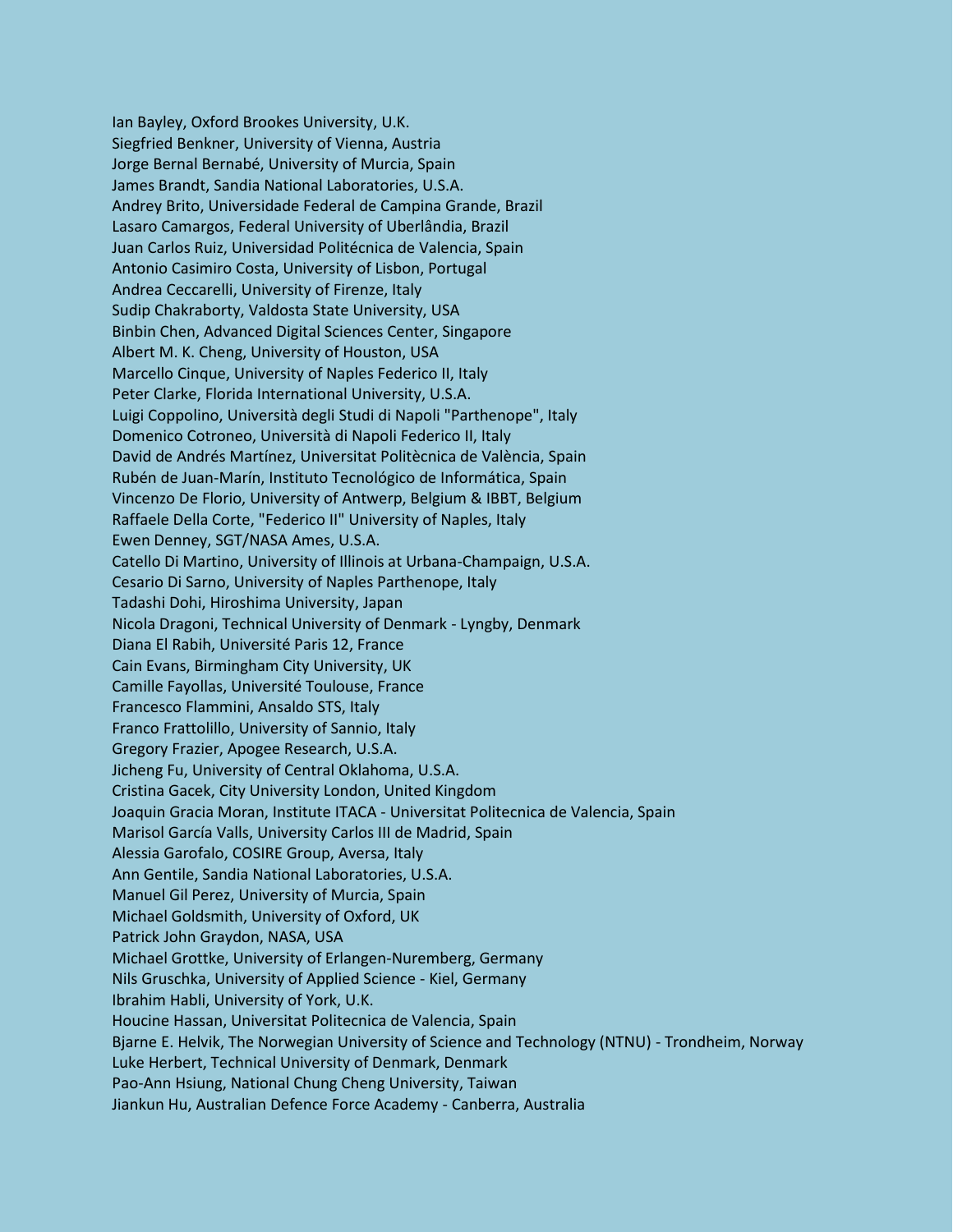Neminath Hubballi, Infosys Lab Bangalore, India Bukhary Ikhwan Ismail, MIMOS Berhad, Malaysia Ravishankar K. Iyer, University of Illinois at Urbana-Champaign, U.S.A. Arshad Jhumka, University of Warwick - Coventry, UK Shouling Ji, Georgia Institute of Technology, USA Zhanpeng Jin, State University of New York at Binghamton, U.S.A. Yoshiaki Kakuda, Hiroshima City University, Japan Zbigniew Kalbarczyk, University of Illinois at Urbana-Champaign, U.S.A. Hui Kang, Stony Brook University, USA Aleksandra Karimaa, Turku University/TUCS and Teleste Corporation, Finland Sokratis K. Katsikas, Center for Cyber and Information Security - Gjøvik University College, Norway Dong-Seong Kim, University of Canterbury, New Zealand Ezzat Kirmani, St. Cloud State University, USA Seah Boon Keong, MIMOS Berhad, Malaysia Kenji Kono, Keio University, Japan Israel Koren, University of Massachusetts - Amherst, USA Mani Krishna, University of Massachusetts - Amherst, USA Mikel Larrea, University of the Basque Country UPV/EHU, Spain Inhwan Lee, Hanyang University - Seoul, Korea Matthew Leeke, University of Warwick, UK Jane W. S. Liu, Academia Sinica, Taiwan Yun Liu, Boeing Company, USA Xuanwen Luo, Sandvik Mining, USA Miroslaw Malek, Humboldt-Universitaet zu Berlin, Germany Amel Mammar, Mines Telecom/ Telecom SudParis, France Antonio Mana Gomez, University of Malaga, Spain Mohammad Mannan, Concordia University, Canada Gregorio Martinez, University of Murcia, Spain Célia Martinie, Université Toulouse 3, France Rivalino Matias Jr., Federal University of Uberlandia, Brazil Yutaka Matsuno, Nagoya University, Japan Manuel Mazzara, Innopolis University, Russia Per Håkon Meland, SINTEF ICT, Norway Carlos Julian Menezes Araujo, Federal University of Pernambuco, Brazil Hugo Miranda, University of Lisbon, Portugal Shivakant Mishra, University of Colorado at Boulder, USA Costas Mourlas, National and Kapodistrian University of Athens, Greece Francesc D. Muñoz-Escoí, Universitat Politècnica de València, Spain Jogesh K. Muppala, The Hong Kong University of Science and Technology, Hong Kong Jun Na, Northeastern University, China Syed Naqvi, Birmingham City University, United Kingdom Sarmistha Neogy, Jadavpur University, India Mats Neovius, Åbo Akademi University - Turku, Finland Dimitris Nikolos, University of Patras, Greece Satoru Ohta, Toyama Prefectural University, Japan Hong Ong, MIMOS Bhd, Malaysia Frank Ortmeier, Otto-von-Guericke-Universität Magdeburg, Germany Roberto Palmieri, Virginia Tech, USA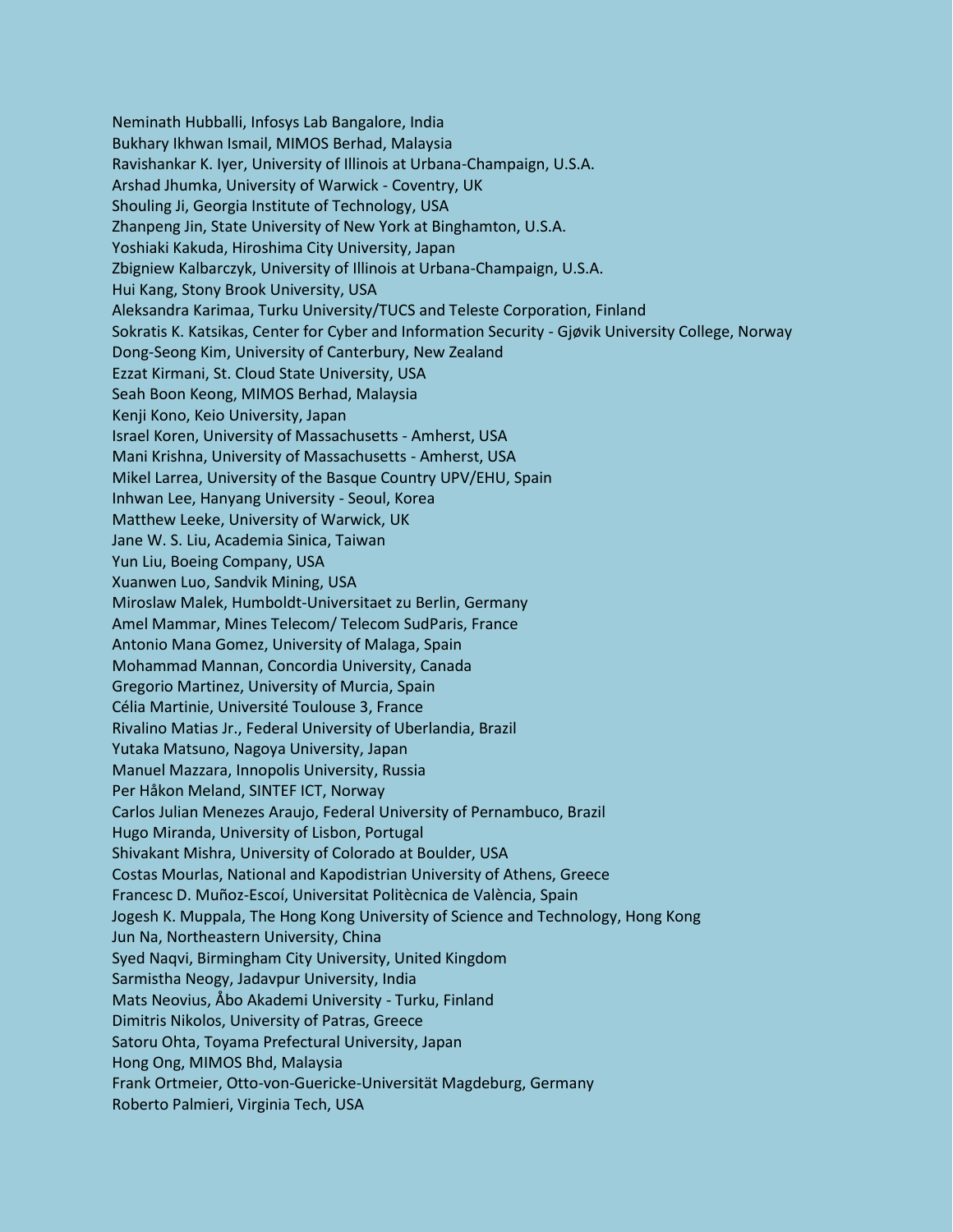Andreas Pashalidis, Katholieke Universiteit Leuven - iMinds, Belgium Antonio Pecchia, Federico II University of Naples, Italy Giancarlo Pellegrino, Saarland University, Germany Ronald Petrlic, Saarland University, Germany Alfredo Pironti, INRIA Paris Rocquencourt, France Peter T. Popov, City University London, UK Wolfgang Pree, University of Salzburg, Austria Chi-Man Pun, University of Macau, Macau S.A.R., China Feng Qin, Ohio State University, USA Ruben Rios, University of Málaga, Spain Luigi Romano, University of Naples Parthenope, Italy Francesca Saglietti, University of Erlangen-Nuremberg, Germany Dimitri Scheftelowitsch, TU Dortmund University, Germany Hans-Peter Schwefel, FTW Forschungszentrum Telekommunikation Wien GmbH, Austria / Aalborg University, Denmark Sahra Sedighsarvestani, Missouri University of Science and Technology, U.S.A. Jean-Pierre Seifert, Technische Universität Berlin & Telekom Innovation Laboratories, Germany Bruno Sericola, INRIA, France Dimitrios Serpanos, University of Patras & ISI, Greece Muhammad Shafique, Karlsruhe Institute of Technology (KIT), Germany Kuei-Ping Shih, Tamkang University, Taiwan Francois Siewe, De Montfort University, UK Navjot Singh, Avaya Labs Research, USA Sean Smith, Dartmouth College, USA Arun Somani, Iowa State University, USA Alessandro Sorniotti, IBM research - Zurich, Switzerland George Spanoudakis, City University London, U.K. Avinash Srinivasan, George Mason University, USA Kuo-Feng Ssu, National Cheng Kung University, Taiwan Manolis Stamatogiannakis, VU University Amsterdam, Netherlands Vladimir Stantchev, Berlin Institute of Technology, Germany Dimitrios Stratogiannis, National Technical University of Athens, Greece Jingtao Sun, National Institute of Informatics, Japan Neeraj Suri, TU-Darmstadt, Germany Kenji Taguchi, National Institute of Advanced Industrial Science and Technology (AIST), Japan Oliver Theel, University Oldenburg, Germany Sergio Pozo Hidalgo, University of Seville, Spain Kishor Trivedi, Duke University - Durham, USA Elena Troubitsyna, Åbo Akademi University, Finland Timothy Tsai, Hitachi Global Storage Technologies, USA Sara Tucci-Piergiovanni, CEA List, France Marco Vallini, Politecnico di Torino, Italy Ángel Jesús Varela Vaca, University of Sevilla, Spain Bruno Vavala, Carnegie Mellon University, USA | University of Lisbon, Portugal Phan Cong Vinh, Nguyen Tat Thanh University, Vietnam Lucian Vintan, Lucian Blaga University of Sibiu, Romania Hironori Washizaki, Waseda University, Japan Eduard Weber, University of Duisburg-Essen, Germany